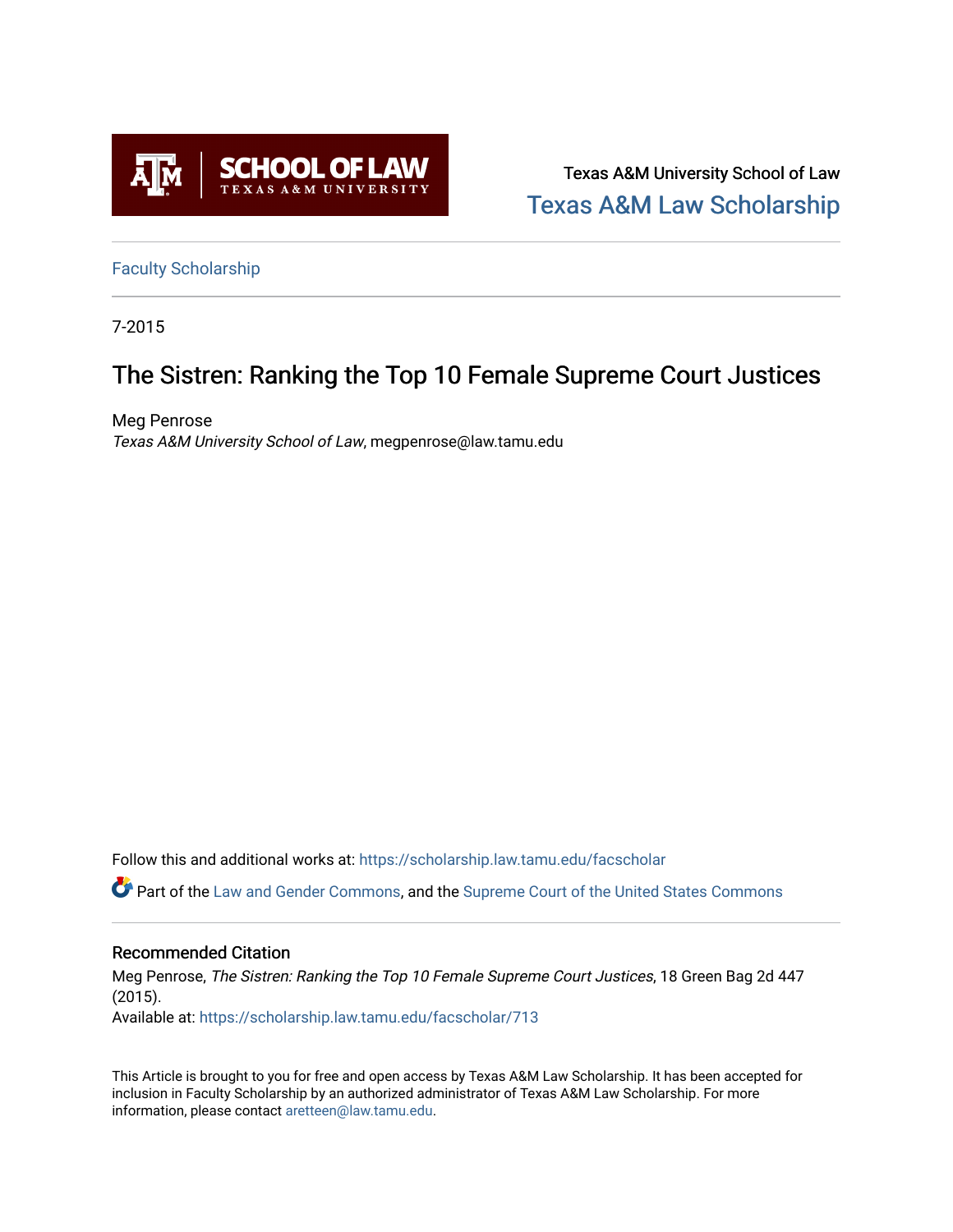

### A TOP TEN RANKING OF THE U.S. SUPREME COURT

# THE SISTREN

RANKING THE TOP 10 FEMALE SUPREME COURT JUSTICES

#### *Meg Penrose*†

F ALL THE "BEST" AND "WORST" Supreme Court lists published, there has never been a listing of the Top Ten female Justices. The reason for this scholarly void is simple: only four women have served on the Court. F ALL THE "BEST" AND "WORST" Supreme Court lists<br>published, there has never been a listing of the Top<br>Ten female Justices. The reason for this scholarly void<br>is simple: only four women have served on the Court.<br>Indeed, onl sent the first, though admittedly incomplete, listing of the Top Ten female Justices.

#### I. BRETHREN AND SISTREN

 $\Lambda$ <sup>t</sup> the current rate, 4 females in 112 Justices,<sup>1</sup> a complete "Top Ten" list should be available around 2075. This calculation is Ten" list should be available around 2075. This calculation is based on several factors, including the fact modern Justices serve lengthy terms, with most modern Justices' tenure averaging over 25 years.<sup>2</sup> Longer terms equate to fewer appointments. Once women began to be included, however, they have experienced an increasingly

<u>.</u>

*<sup>†</sup> Meg Penrose is a Professor of Law at Texas A&M Law. Copyright 2015 by Meg Penrose.*

<sup>1</sup> www.supremecourt.gov/about/faq\_justices.aspx.

<sup>2</sup> www.supremecourt.gov/about/members.aspx.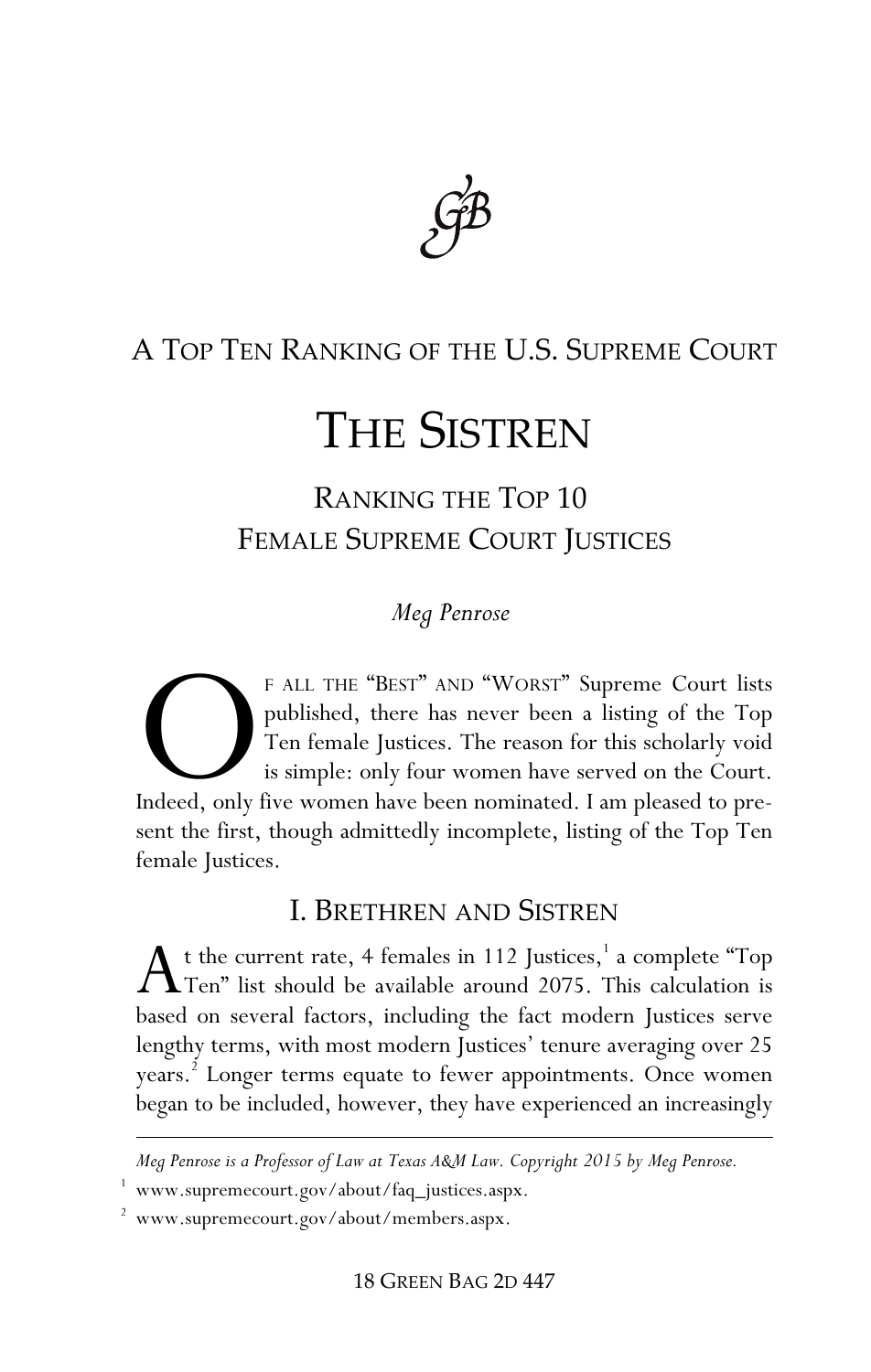#### *Meg Penrose*

higher percentage of appointments. Of the eleven Justices appointed since 1981, four  $(36\%$  percent) have been women.<sup>3</sup> Assuming the advancing ages of the current Justices portends the appointment of five Justices over the next twelve years, we could see two additional females appointed by 2027.<sup>4</sup> Of course, this depends on whether a Democrat or Republican occupies the White House, as no Republican since 1981 has successfully nominated a female to the Court.<sup>5</sup>

President Reagan was the first President, and only Republican, to appoint a female Justice.<sup>6</sup> President Clinton, with one of his two selections, added another female in 1993.<sup>7</sup> Most recently, President Obama, using both his selections, consecutively appointed women for the first time in history, in 2009 and 2010.<sup>8</sup>

#### II. PERSPECTIVE

o place the dearth of female Justices in perspective, there are To place the dearth of female Justices in perspective, there are<br>more Supreme Court Justices' *spouses* buried in Arlington National Compton:<br>A Court There have al Cemetery than women having served on the Court. There have been twice as many Kentuckians (8) to serve on the Court as women. $\degree$ There have been more Justices born outside the United States (6) than female Justices.<sup>10</sup> Justice William O. Douglas had as many wives as our nation has had female Justices.<sup>11</sup>

 $\overline{a}$ <sup>3</sup> *Id.*

<sup>4</sup> Four current Justices are 77 or older (Ginsburg, Scalia, Kennedy and Breyer). www.supremecourt.gov/about/biographies.aspx. Two current Justices are over 65 (Thomas and Alito), two over 60 (Sotomayor and Roberts).

<sup>5</sup> www.supremecout.gov/about/members.aspx. Reagan's two other appointees, Scalia and Kennedy, remain on the Court. *Id.*

<sup>6</sup> *Id.*

<sup>7</sup> *Id.*

<sup>8</sup> *Id.*

<sup>9</sup> Gardner, *Kentucky Justices on the U.S. Supreme Court*, 70 REGISTER OF KENTUCKY HISTORICAL SOCIETY 121 (1972)(eight natives, two residents).

<sup>&</sup>lt;sup>10</sup> www.supremecourt.gov/faq\_justices.aspx (Justice Wilson, Scotland; Justices Iredell and Sutherland, England; Justice Paterson, Ireland; Justice Brewer, Turkey; and, Justice Frankfurter, Austria).

<sup>&</sup>lt;sup>11</sup> Garrow, *The Tragedy of William O. Douglas*, THE NATION (March 27, 2003).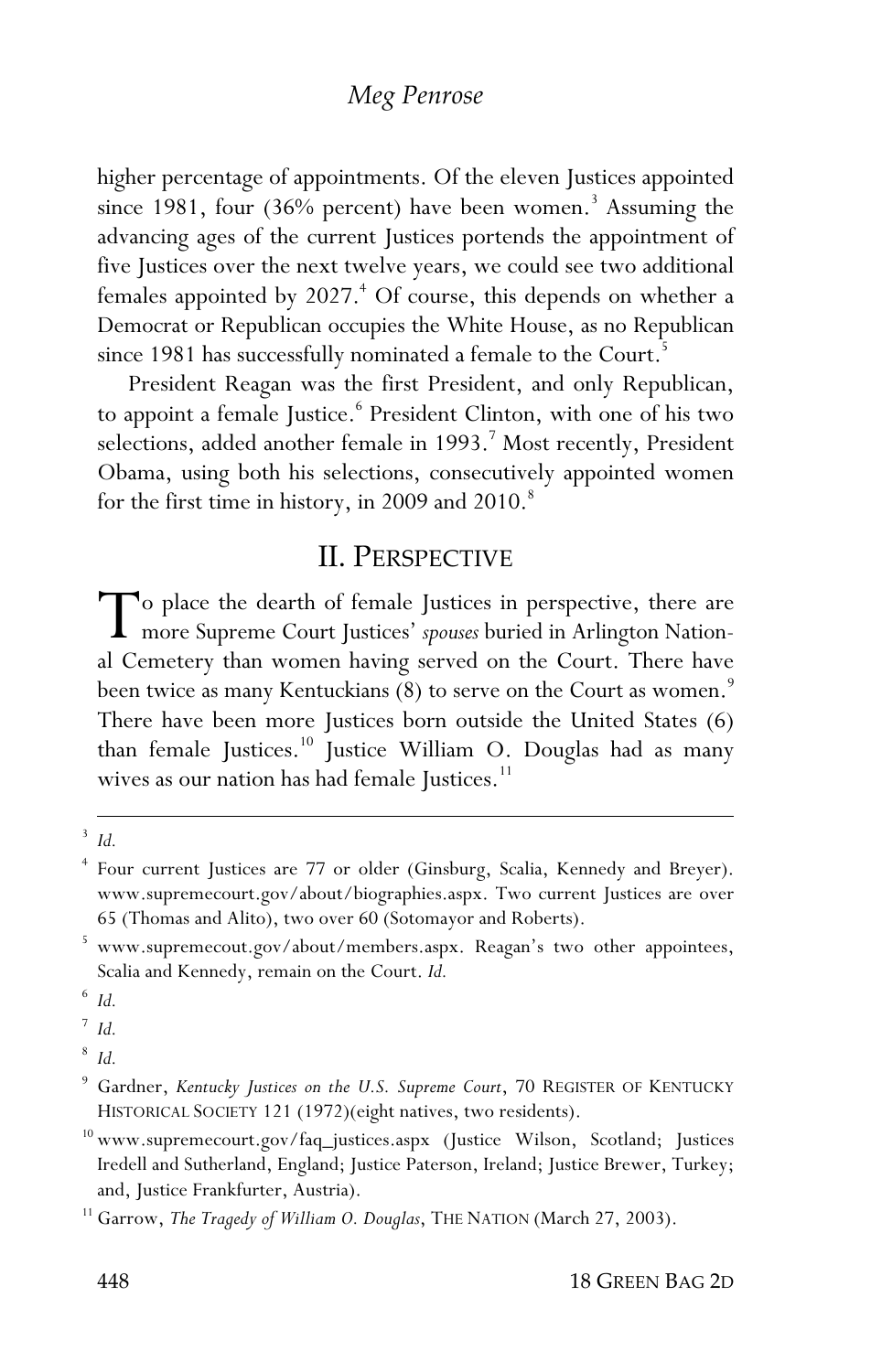More Justices have served the Supreme Court as law clerks (6) than women have sat on the Court.<sup>12</sup> More Solicitor Generals  $(5)$ have been appointed than women.<sup>13</sup> There have been more Jewish Justices than women.<sup>14</sup> And, there are more Catholics *currently* on the Court (6) than women that have served in the Court's history.

Rather than belabor the point, I shall begin ranking those serving, having previously served and two worthy of mentioning as *almost*  serving. With only four women to account for, the criteria for inclusion necessarily loosens.

#### III. THE INCOMPLETE RANKING

While only four women have served on the Court, this essay<br>
ranks six women, in descending order, including the only<br>
follod fomale nomines and the only other women to have been sories **V** ranks six women, in descending order, including the only failed female nominee and the only other woman to have been seriously considered, but ultimately passed over, for the Court.

#### *a. The "Pit Bull in Size 6 Shoes,"* <sup>15</sup>

In 2005, President George W. Bush nominated White House counsel, Harriet Miers, to become the 110th Justice.<sup>16</sup> Like the women that have successfully ascended to the Court, Miers accomplished many firsts: "first woman hired by her law firm, in 1972; first woman president of the Dallas Bar Association, in 1985; first woman president of the Texas Bar, in 1992; and first woman president of her law firm, in 1996."<sup>17</sup>

<u>.</u>

<sup>&</sup>lt;sup>12</sup> *Id.* (White, Rehnquist, Stevens, Breyer, Roberts and Kagan).

<sup>&</sup>lt;sup>13</sup> Smelcer, *From Solicitor General to Supreme Court Nominee*, CONGRESSIONAL RESEARCH SERVICE (June 23, 2010).

<sup>&</sup>lt;sup>14</sup> Five between 1916-1969 and three currently. Keister & Sherkat, eds., RELIGION AND INEQUALITY IN AMERICA, at 211.

<sup>15</sup> *Harriet Miers Submits Resignation as White House Counsel*, USA TODAY (Jan. 1, 2007) (Bush's nickname for Miers).

<sup>16</sup> Fletcher & Babington, *Miers, Under Fire From Right, Withdrawn as Court Nominee*, WASH. POST (Oct. 28, 2005). 17 *Id.*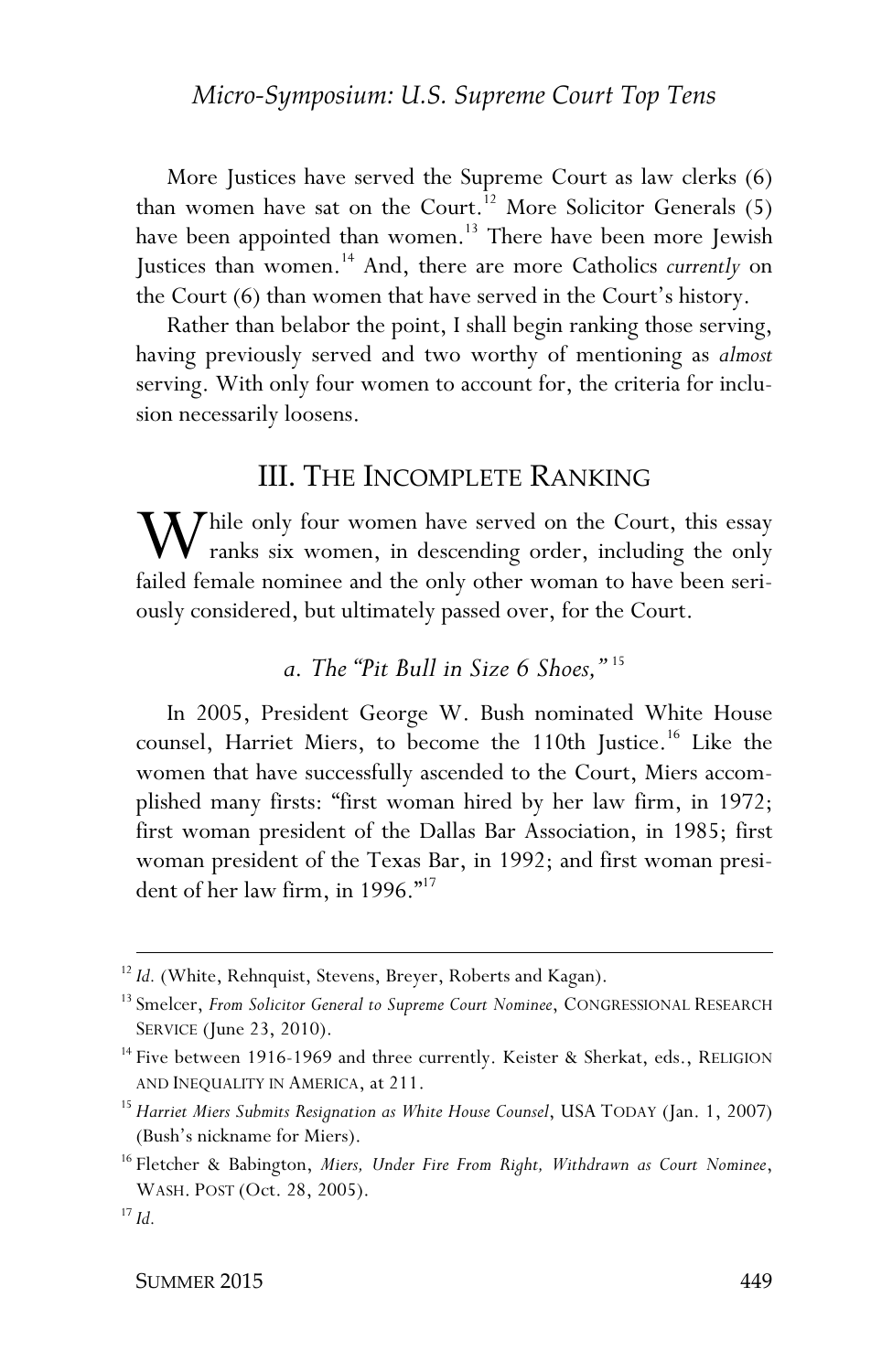#### *Meg Penrose*

Miers' nomination was bunged by opposition from the political right, left and split public opinion.<sup>18</sup> Facing a likely negative vote, Miers voluntarily withdrew her nomination.<sup>19</sup>

#### *b. Truman's Missed Opportunity*

For a brief moment, it appeared the first woman to serve as an Article III judge, Florence Allen, would become the first female Justice.<sup>20</sup> Allen remains the ultimate pioneer for female lawyers: "first female assistant prosecutor in the country; first woman elected to sit on a court of general jurisdiction; and the nation's first female state supreme court justice."<sup>21</sup> She also served as the Sixth Circuit's first female Chief Judge.<sup>22</sup> Concerns about how a woman would blend in with the Brethren doomed Allen's seat.<sup>23</sup>

#### *c. The Woman Who "Saved Baseball"*

Justice Sotomayor helped saved both professional baseball and football as a judge.<sup>24</sup> Still, some remember her more for her "wise Latina" musing that nearly thwarted her appointment. As a former prosecutor, it is unsurprising she is one of the most vigorous questioners during oral argument. She also has written passionate dissents from denials of certiorari, with a particular focus on criminal procedure and prisoner cases.

At this stage it is too early to know where Sotomayor will ultimately rank among the female Justices. She has penned 44 majority opinions, 31 concurring opinions and 32 dissenting opinions. For now, however, Sotomayor comes up just short of her Sistren.

 $\overline{a}$ 

<sup>18</sup> *Miers Withdraws Nomination*, FOXNEWS.COM (Oct. 27, 2005).

<sup>19</sup> *Id.*

<sup>20</sup> RBG, *Remarks on Women's Progress at the Bar and on the Bench*, 89 CORNELL L. REV. 801 (2004).

<sup>21</sup> *Id.* at 805.

 $^{22}$  *Id.* 

<sup>23</sup> *Id.*

<sup>&</sup>lt;sup>24</sup> Gregory, *How Sotomayor 'Saved' Baseball*, TIME (May 26, 2009).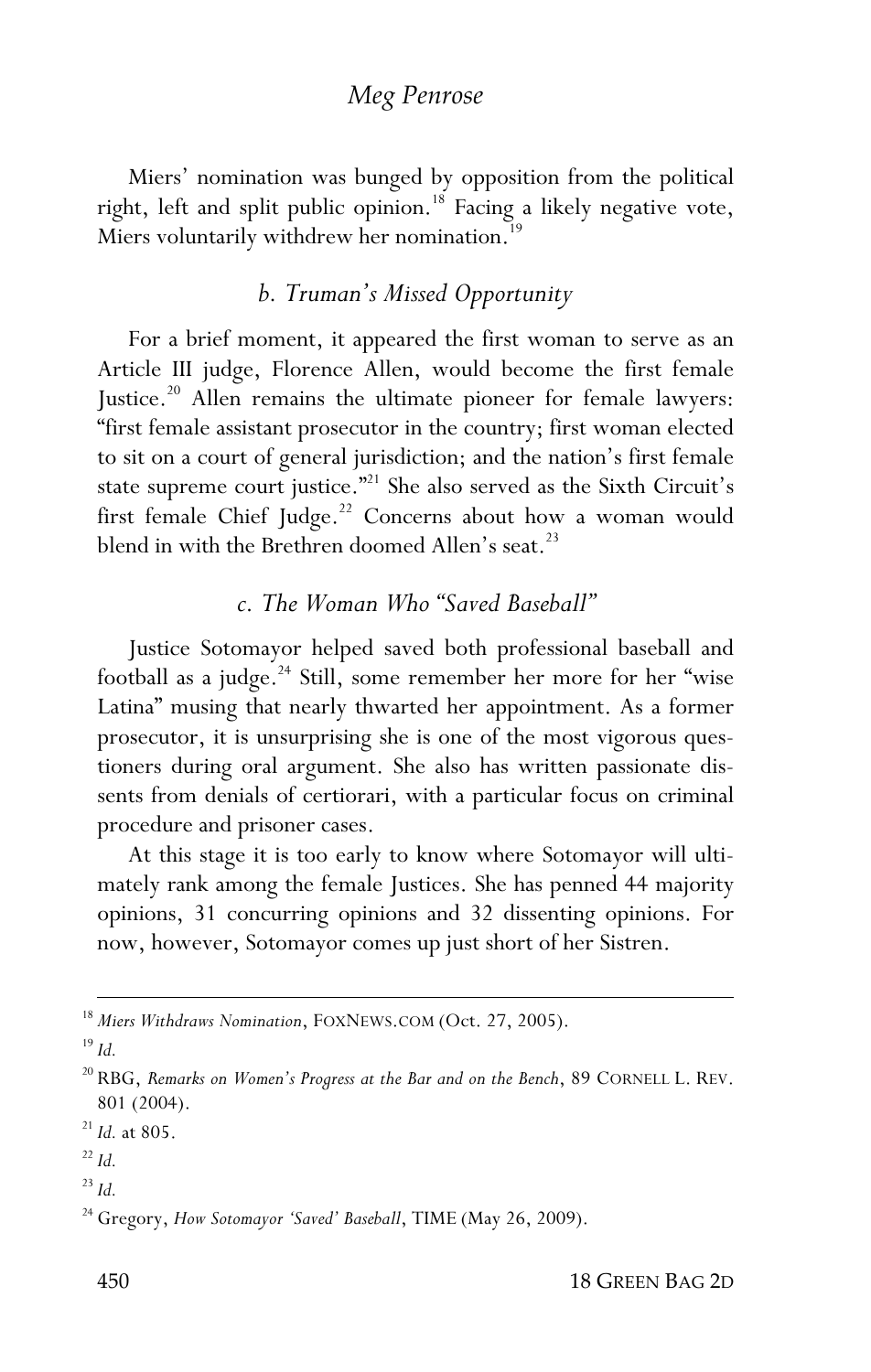#### *d. "Shorty"*

Despite her brief tenure, Justice Kagan distinguishes herself as an exceptional writer. <sup>25</sup> She has written 36 majority opinions, 7 concurring opinions and 12 dissenting opinions. Like all on this list, Kagan has achieved notable firsts: first female Dean of Harvard Law School and first female Solicitor General.<sup>26</sup> Her wittiness, as demonstrated by her recent Marvel Entertainment opinion, propels her to number three on this list.

Kagan is the only female Justice to have served as a judicial law clerk for another Justice.<sup>27</sup> In fact, it was her boss, Justice Thurgood Marshall, who dubbed her "Shorty."<sup>28</sup> She was the first Solicitor General, since Marshall, to be elevated to the Court.<sup>29</sup> Known for bringing frozen-yogurt to the Supreme Court dining room, Kagan has quickly made her indelible mark.<sup>30</sup>

#### *e. "The Original"*

Justice O'Connor was the original. Being first does not always make one great. But, O'Connor is. She remains a heralded trailblazer, with a legacy of legislative and judicial achievements. O'Connor was the first female Majority Leader of any state senate.<sup>31</sup> For nearly 25 years, she served the Court with grace and distinction. She authored 286 majority opinions, 183 concurring opinions and 161 dissenting opinions. The quintessential "swing vote," Justice O'Connor's opinions often carried greater weight than her single vote suggested.

She refers to herself as FWOTSC.<sup>32</sup> All Americans should remain grateful to O'Connor for merging femininity with intellect and forging a path for all to follow.

<u>.</u>

<sup>25</sup> Rosen, *Strong Opinions*, NEW REPUBLIC (July 28, 2011).

<sup>26</sup> Smelcer, *supra* note 13.

<sup>&</sup>lt;sup>27</sup> www.supremecourt.gov/faq\_justices.aspx.

<sup>28</sup> Savage, *Kagan's Link to Marshall Cuts 2 Ways*, NY TIMES (May 12, 2010).

<sup>29</sup> Smelcer, *supra* note 13.

<sup>&</sup>lt;sup>30</sup> Lithwick, *Her Honor*, NEW YORK MAGAZINE (NOV. 27, 2011).

<sup>31</sup> *Sandra Day O'Connor Fast Facts*, CNN (March 23, 2015).

<sup>32</sup> Michiko Kakutani, N.Y. TIMES BOOKS (March 4, 2013).